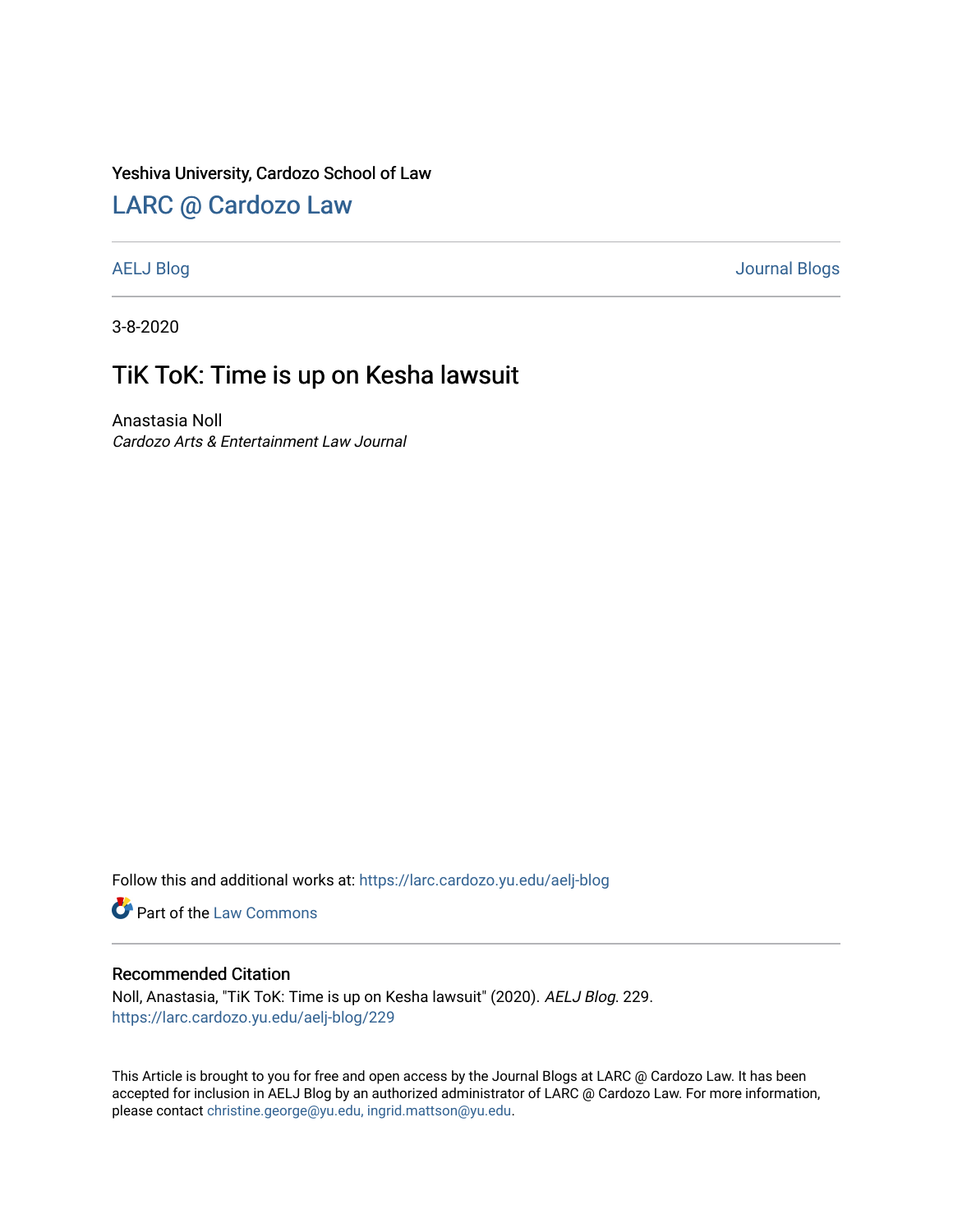# **TiK ToK: Time is up on Kesha lawsuit**

BY [ANASTASIA NOLL/](https://cardozoaelj.com/author/anastasia-noll/) ON MARCH 8, 2020



*By Jeff Denberg. Used under a CC BY 2.0 license.*

In 2014, Kesha filed a lawsuit against her producer Lukasz Gottwald attempting to void her contracts and accusing him of sexual assault and emotional abuse[.\[1\]](https://cardozoaelj.com/2020/03/08/tik-tok-time-is-up-on-kesha-lawsuit/#_ftn1) After this lawsuit was filed, Gottwald then countersued her for defamation and breach of contract arguing she falsely accused him of rape in an attempt to get out of her contract.<sup>[2]</sup> Gottwald specifically alleges that Kesha falsely accused him of raping her and Katy Perry in text messages sent to Lady Gaga. On February 9<sup>th</sup>, New York Supreme Court Judge Jennifer G. Schecter made a ruling on this case that had been 4 years in the making. The judge ruled that Kesha's text message was a publication and therefor defamed Lukasz Gottwald: "publication of a false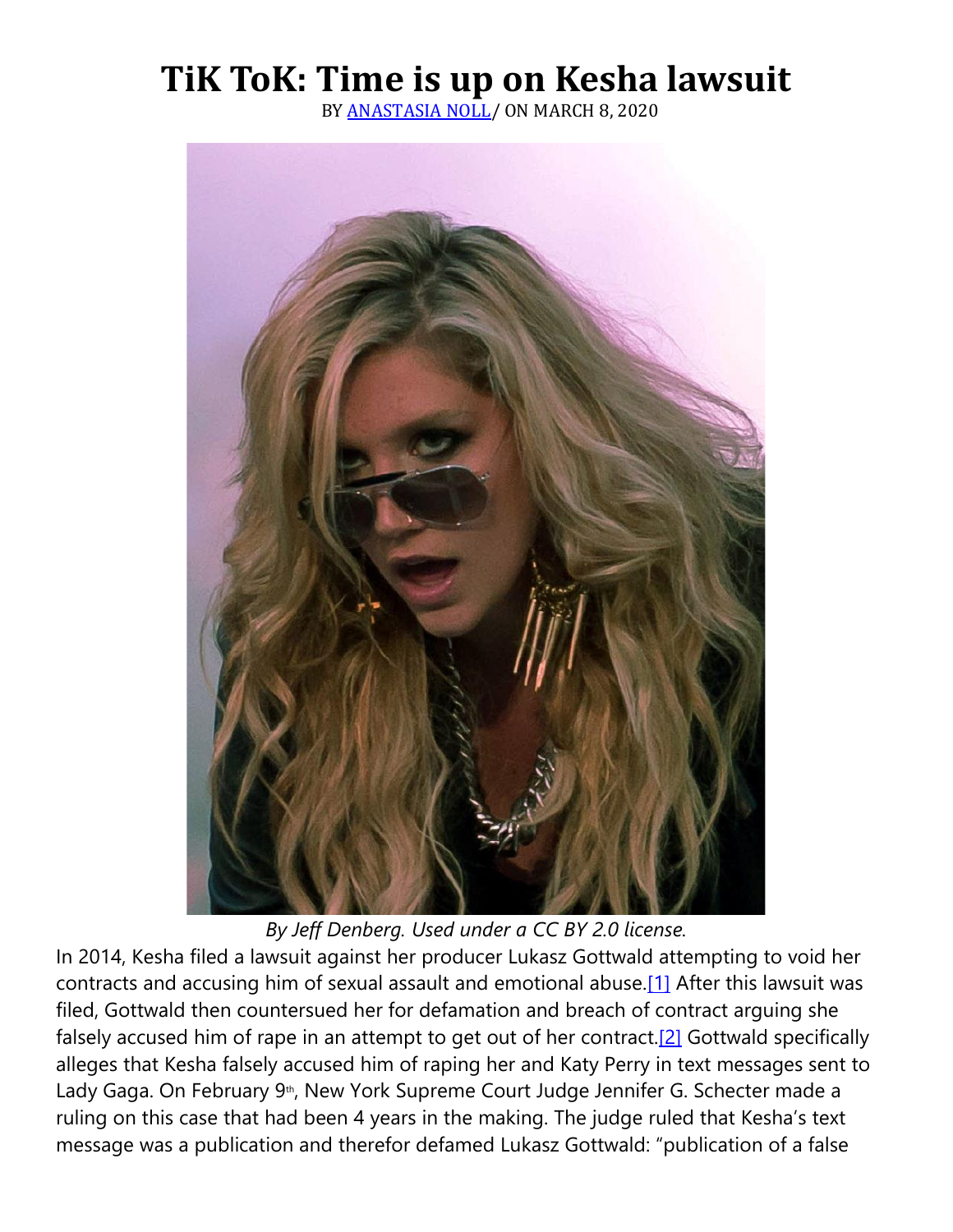statement to even one person, here Lady Gaga, is sufficient to impose liability."[\[3\]](https://cardozoaelj.com/2020/03/08/tik-tok-time-is-up-on-kesha-lawsuit/#_ftn3) The question in this case was one celebrities and private citizens alike have sought an answer to: "Are people liable for what they claim in their texts?". $[4]$ 

In order to understand how the court came to its decision, its important to appreciate how technology has played a role in expanding defamation cases: "The internet in particular 'has become a minefield of defamation…providing individuals with the unlimited ability to post defamatory content.<sup>"</sup>[\[5\]](https://cardozoaelj.com/2020/03/08/tik-tok-time-is-up-on-kesha-lawsuit/#_ftn5) The ubiquity of individuals posting unverified stories and rumors online without fear of repercussion is one of many reasons for the increase in defamatory content.<sup>[6]</sup> This case, though, is the first of its kind to be centered around a single text to a single person, thus creating a wider net for what can be considered defamatory[.\[7\]](https://cardozoaelj.com/2020/03/08/tik-tok-time-is-up-on-kesha-lawsuit/#_ftn7)

Each of us is acutely aware of the harsh and shadowy world that social media can be. Social media is swamped with false accusations, rumors, and cyberbullying. But text messaging is inherently different. Text messages are meant to be private person to person communication. The court in the Gottwald case remedies this notion with equating a text message with being a publication which is a necessary element of defamation.<sup>[8]</sup>

Furthermore, in a defamation suit there must be an indication of whether the individual is a private or public figure in order to determine the level of scrutiny.<sup>[9]</sup> The First Amendment attached itself to defamation cases in *New York Times Co. v. Sullivan* by establishing the requirement of "actual malice" for potentially false speech against public figures.<sup>[10]</sup>Actual malice is "knowledge or reckless disregard for their falsity."[\[11\]](https://cardozoaelj.com/2020/03/08/tik-tok-time-is-up-on-kesha-lawsuit/#_ftn11) In cases in which the individual is deemed a private citizen, the only thing that needs to be proven is whether the statement is false[.\[12\]](https://cardozoaelj.com/2020/03/08/tik-tok-time-is-up-on-kesha-lawsuit/#_ftn12) This case would likely not have resulted in liability if Luke Gottwald was considered a public figure due to the heightened level of scrutiny needed for defamation against public figures.

Luke Gottwald is a famous music producer. $[13]$  "In the last five years, he's scored an impressive 18 No. 1 hits, making him ones of the pop's most bankable producers."[\[14\]](https://cardozoaelj.com/2020/03/08/tik-tok-time-is-up-on-kesha-lawsuit/#_ftn14) The label of public figure is associated with an individual who has "assumed roles of especial prominence in the affairs of society."[\[15\]](https://cardozoaelj.com/2020/03/08/tik-tok-time-is-up-on-kesha-lawsuit/#_ftn15) In *Gottwald v. Sebert*, the court references *Gertz v. Robert Welch*: "those classified as public figures have thrust themselves to the forefront of particular public controversies in order to influence the resolution of the issues involved."[\[16\]](https://cardozoaelj.com/2020/03/08/tik-tok-time-is-up-on-kesha-lawsuit/#_ftn16) Lukasz Gottwald became a household name for the "MeToo" movement and to not consider him a public figure at the forefront of a public controversy is seriously misguided[.\[17\]](https://cardozoaelj.com/2020/03/08/tik-tok-time-is-up-on-kesha-lawsuit/#_ftn17) He was one of the first individuals in the music industry to face public ridicule for sexual abuse allegations and helped spurred the MeToo movement three years later[.\[18\]](https://cardozoaelj.com/2020/03/08/tik-tok-time-is-up-on-kesha-lawsuit/#_ftn18)

For the past several years you rarely saw Kesha's name without Luke Gottwald's trailing behind it. To assert that Luke Gottwald is not a public figure suggests that only an incredibly limited group of people will be considered public figures going forward, thus allowing for a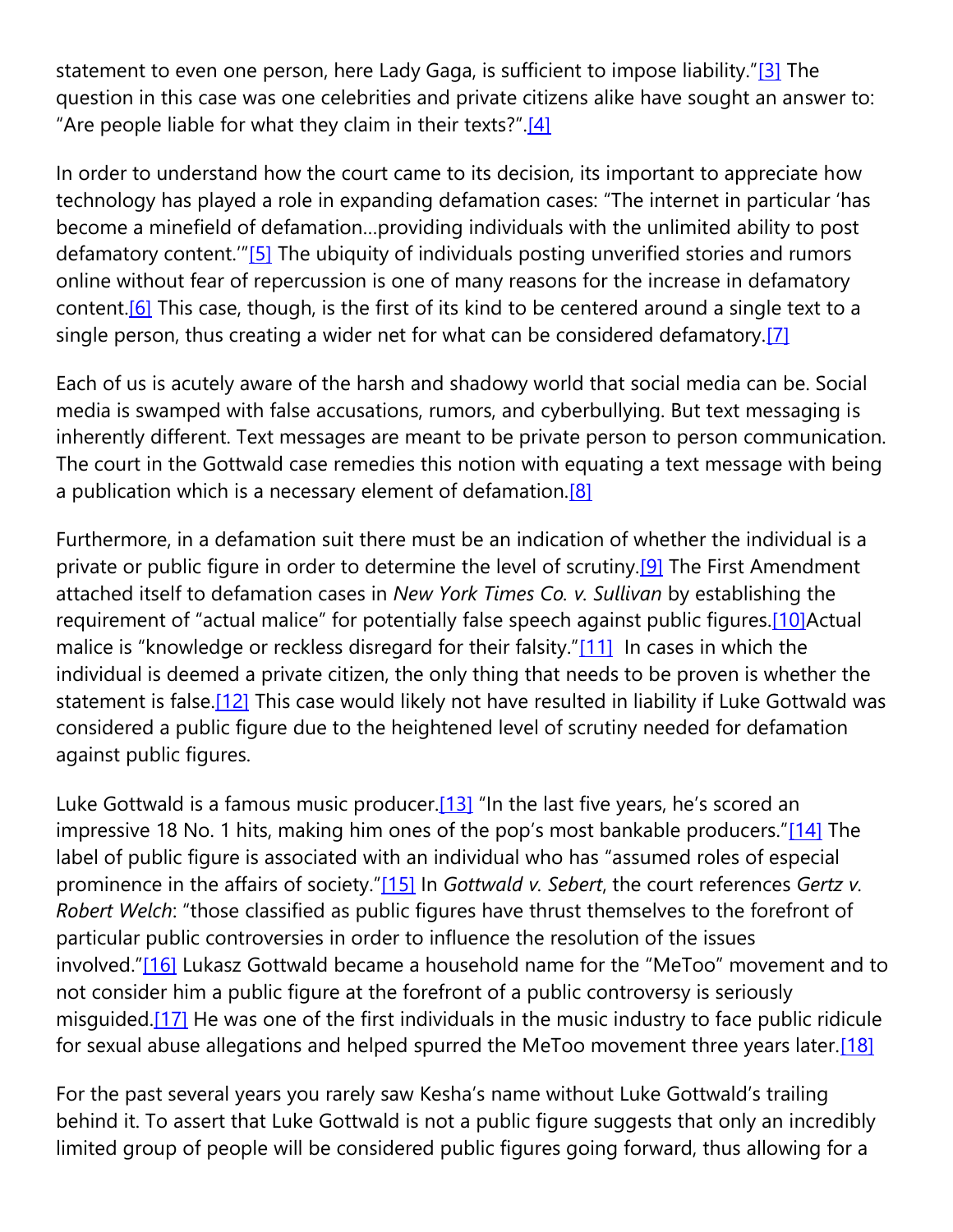lower level of scrutiny to be applied to a much broader group of cases. The court has opened the floodgates to defamation cases that are sure to win under the private citizen level of scrutiny.

The cases surrounding individuals who are public figures and defamed through text messages are on the rise and a decision in one of these cases will show us how the court reacts to public figures, not just private citizens.<sup>[19]</sup> Until then, whether you are a private or public citizen, be wary of your texts.

*Anastasia Noll is a Second Year Law Student at the Benjamin N. Cardozo School of Law and a Staff Editor at the Cardozo Arts & Entertainment Law Journal. Anastasia is interested in music law, copyright, and litigation.*

[\[1\]](https://cardozoaelj.com/2020/03/08/tik-tok-time-is-up-on-kesha-lawsuit/#_ftnref1) Maura Johnston, *Kesha and Dr. Luke: Everything You Need to Know to Understand the Case*, Rolling Stone (Feb. 22, 2016), https://www.rollingstone.com/music/music-news/kesha-and-drluke-everything-you-need-to-know-to-understand-the-case-106731/.

[\[2\]A](https://cardozoaelj.com/2020/03/08/tik-tok-time-is-up-on-kesha-lawsuit/#_ftnref2)lthea Legaspi, *Dr. Luke Wins Ruling in Continuing Kesha Defamation Dispute*, Rolling Stone (Feb. 6, 2020), https://www.rollingstone.com/music/music-news/dr-luke-scores-big-winkesha-defamation-dispute-949226/.

[\[3\]](https://cardozoaelj.com/2020/03/08/tik-tok-time-is-up-on-kesha-lawsuit/#_ftnref3) Gottwald v. Sebert, 2020 NY Slip Op. 30347(U) (Sup. Ct.) ("A false accusation of rape, a serious crime, is defamation per se").

[\[4\]](https://cardozoaelj.com/2020/03/08/tik-tok-time-is-up-on-kesha-lawsuit/#_ftnref4) Zak Jason, *Can a Single Text Really be Defamatory*, WIRED (Feb. 25, 2020), https://www.wired.com/story/kesha-dr-luke-defamation-tech/.

[\[5\]](https://cardozoaelj.com/2020/03/08/tik-tok-time-is-up-on-kesha-lawsuit/#_ftnref5) *Id.*

[\[6\]](https://cardozoaelj.com/2020/03/08/tik-tok-time-is-up-on-kesha-lawsuit/#_ftnref6) *Id.*

[\[7\]](https://cardozoaelj.com/2020/03/08/tik-tok-time-is-up-on-kesha-lawsuit/#_ftnref7) *Id.*

[\[8\]](https://cardozoaelj.com/2020/03/08/tik-tok-time-is-up-on-kesha-lawsuit/#_ftnref8) List v. Driehaus, 779 F.3d 628 (6th Cir. 2015).

[\[9\]](https://cardozoaelj.com/2020/03/08/tik-tok-time-is-up-on-kesha-lawsuit/#_ftnref9) N.Y. Times v. Sullivan, 376 U.S. 254, 84 S. Ct. 710 (1964).

[\[10\]](https://cardozoaelj.com/2020/03/08/tik-tok-time-is-up-on-kesha-lawsuit/#_ftnref10) *Id.*

[\[11\]](https://cardozoaelj.com/2020/03/08/tik-tok-time-is-up-on-kesha-lawsuit/#_ftnref11) *Id.*

[\[12\]](https://cardozoaelj.com/2020/03/08/tik-tok-time-is-up-on-kesha-lawsuit/#_ftnref12) *Id.*